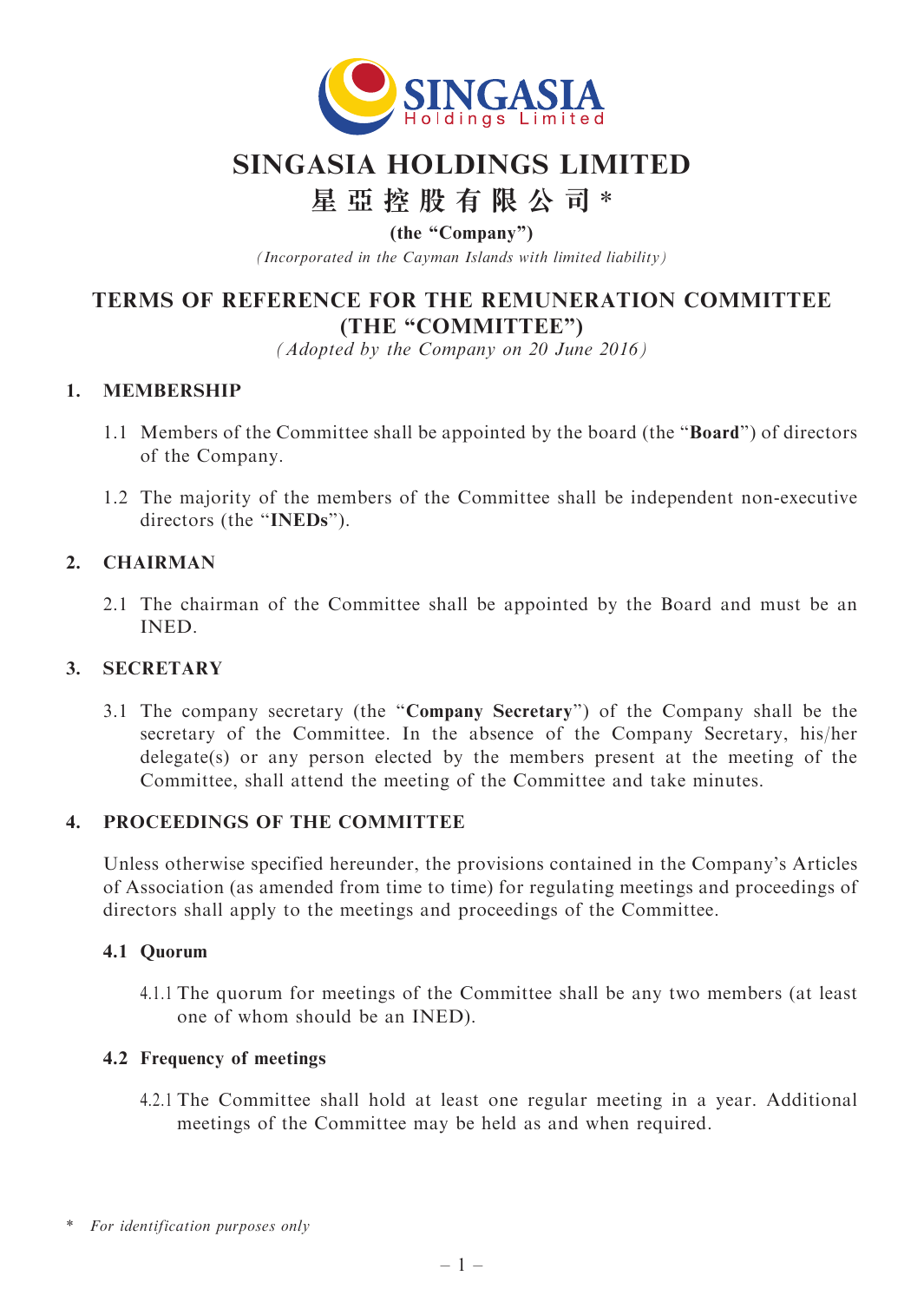#### 4.3 Attendance at meetings

- 4.3.1 Members of the Committee may attend meetings of the Committee either in person or through other electronic means of communication or in such other manner as the members may agree.
- 4.3.2 The other directors, Company Secretary (or his/her delegate(s)), human resources officer and relevant senior management and persons(s) invited by a Committee member may attend meetings of the Committee from time to time where the Committee considers their presence necessary or appropriate to assist the Committee to perform its duties.

#### 4.4 Notice of meetings

- 4.4.1 A meeting of the Committee may be convened by any of its members through the Company Secretary.
- 4.4.2 Unless otherwise agreed by all the members of the Committee, notice (containing details of the venue, time and date of the meeting) of at least 14 days shall be given for a regular meeting of the Committee. For all other meetings of the Committee, reasonable notice shall be given.
- 4.4.3 Agenda and accompanying supporting papers shall be sent to all members of the Committee and to other invited attendees as appropriate at least 3 days before the date of the meeting (or such other period as the members may agree).

# 4.5 Minutes of meetings

- 4.5.1 Draft and final versions of minutes of Committee meetings shall be sent to all Committee members for their comment and records within a reasonable time after the meeting.
- 4.5.2 Minutes of the Committee meetings shall be kept by the Company Secretary and shall be available for inspection by any member of the Committee or the Board at any reasonable time on reasonable notice.

#### 4.6 Written resolutions

4.6.1 Without prejudice to any requirement under the Rules (the ''GEM Listing Rules'') Governing the Listing of Securities on the Growth Enterprise Market of The Stock Exchange of Hong Kong Limited, written resolution may be passed and adopted by all members of the Committee.

#### 5. RESPONSIBILITIES AND AUTHORITIES OF THE COMMITTEE

- 5.1 The responsibilities and authorities of the Committee shall include such responsibilities and authorities set out in the relevant code provisions of the Corporate Governance Code (the "CG Code") as contained in Appendix 15 of the GEM Listing Rules (as amended from time to time).
- 5.2 The Committee should consult the chairman of the Board and/or chief executive officer of the Company about their remuneration proposals for other executive directors.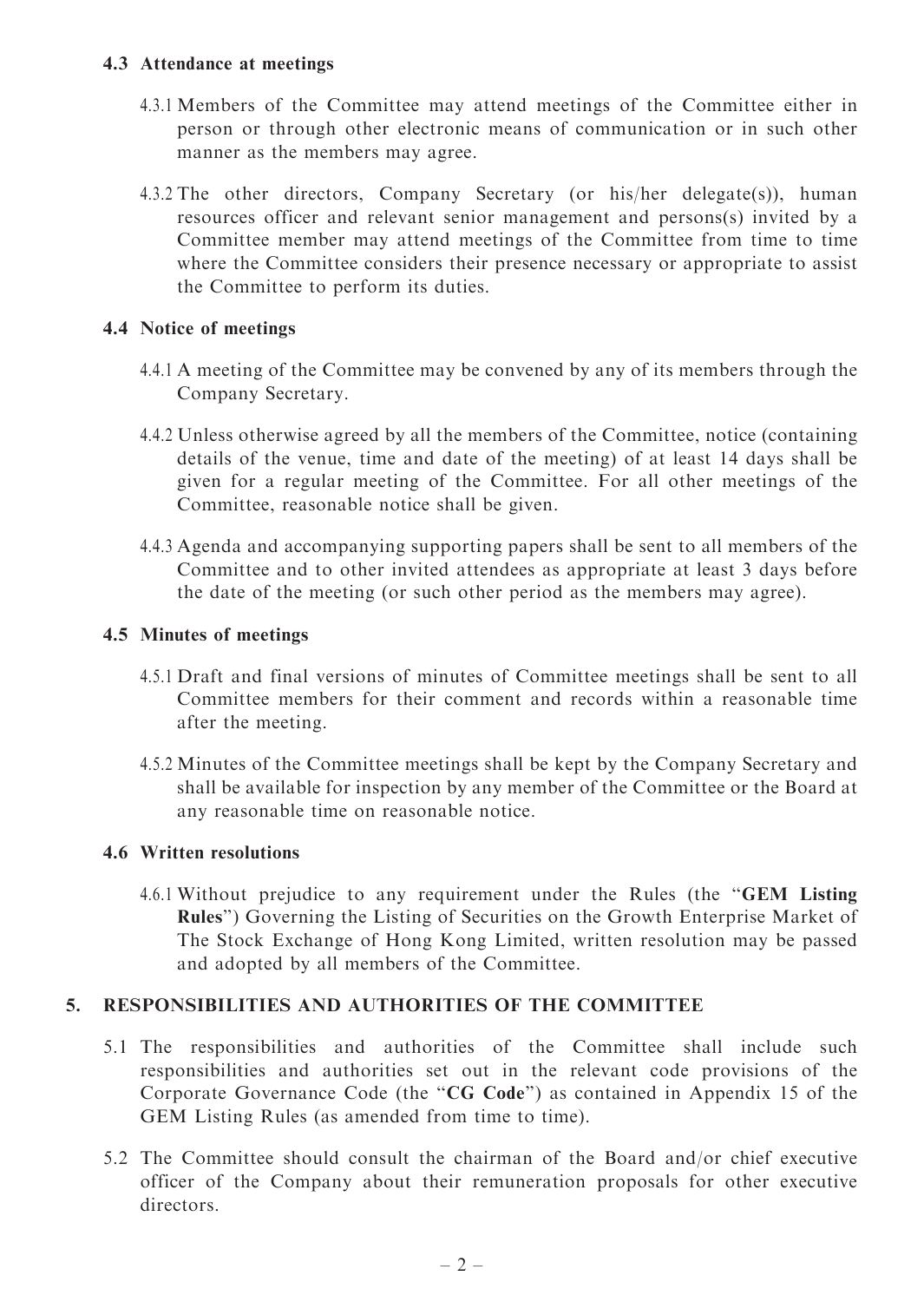- 5.3 Without prejudice to any requirement under the CG Code, the duties of the Committee include the following:
	- (a) to make recommendations to the Board on the Company's policy and structure for all directors' and senior management remuneration and on the establishment of a formal and transparent procedure for developing remuneration policy;
	- (b) to review and approve the management's remuneration proposals with reference to the Board's corporate goals and objectives;
	- (c) either:
		- (i) to determine, with delegated responsibility, the remuneration packages of individual executive directors and senior management; or
		- (ii) to make recommendations to the Board on the remuneration packages of individual executive directors and senior management.

This should include benefits in kind, pension rights and compensation payments, including any compensation payable for loss or termination of their office or appointment;

- (d) to make recommendations to the Board on the remuneration of non-executive directors;
- (e) to consider salaries paid by comparable companies, time commitment and responsibilities and employment conditions elsewhere in the group;
- (f) to review and approve compensation payable to executive directors and senior management for any loss or termination of office or appointment to ensure that it is consistent with contractual terms and is otherwise fair and not excessive;
- (g) to review and approve compensation arrangements relating to dismissal or removal of directors for misconduct to ensure that they are consistent with contractual terms and that are otherwise reasonable and appropriate;
- (h) to ensure that no director or any of his associates is involved in deciding his own remuneration;
- (i) to do any such things to enable the Committee to discharge its powers and functions conferred on it by the Board; and
- (j) to conform to any requirement, direction and regulation that may from time to time be prescribed by the Board or contained in the constitution of the Company or imposed by law.
- 5.4 The Committee shall be provided with sufficient resources to perform its duties and shall seek, at the Company's expense, independent professional advice to perform is responsibilities if necessary.
- 5.5 All members of the Committee shall have access to the advice and services of the Company Secretary, and separate and independent access to the Company's senior management for obtaining necessary information.